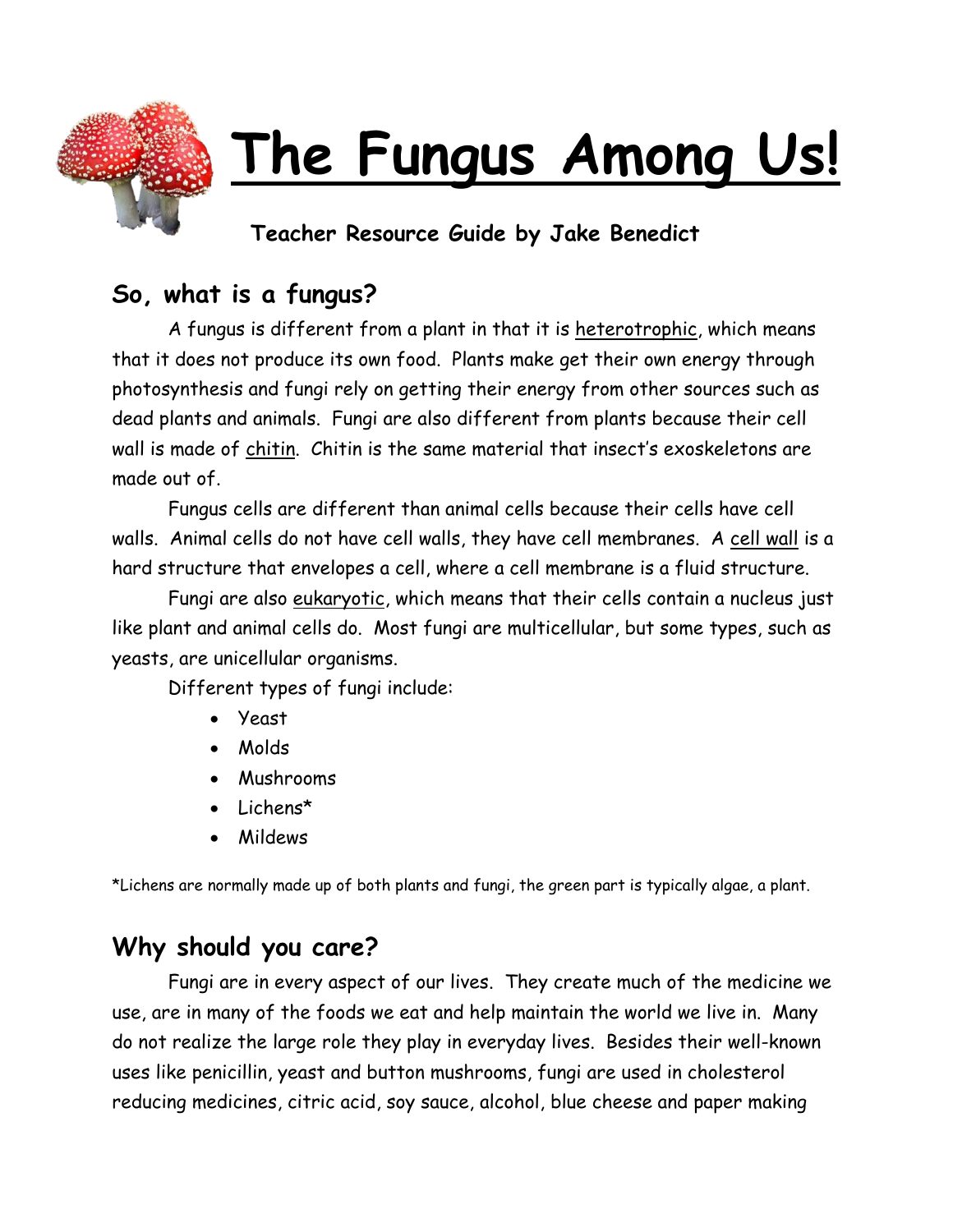production. Fungi's most important role is a as decomposer, an organism that breaks down dead matter. This helps to keep the earth free of excess dead material.

## **Wait, I thought all fungi were mushrooms?**

Mushrooms are basically some fungi's reproductive structures or fruiting bodies. Fruiting bodies are responsible for spreading fungi's spores. Fungi such as yeast do not produce fruiting bodies and other fungi such as the giant puffball do

not make mushrooms for fruiting bodies, but instead produce the spore filled puffballs. Artist's conks are familiar fungi in the New York area (pictured right). Artist's conks are a form of very hard fruiting bodies that grow on the sides of trees that are not considered mushrooms.



## **Fungi & Diseases**

Fungi can both cause disease and cure disease. On the negative side, fungus can attack tissues like toes in Athlete's Foot, cause annoying Ringworm Infections and decay food like bread or strawberries. Others can cause diseases in trees like gall, which is basically an infected wound on a tree. Other fungi can cure



diseases. Penicillin was discovered when a fungus killed off bacteria in a petri dish experiment gone wrong. Cholesterol lowering medications like Lipitor use fungi to make the medication.

## **Fungus & Food**

Humans eat fungi in many more ways than mushrooms. Bread is made using yeast, a fungus that provides the "lift" in bread making resulting in air bubbles in bread. Beer and wine both use fungi's alcohol producing properties in the fermenting process. Brie cheese, blue cheese and any rennet free dairy product are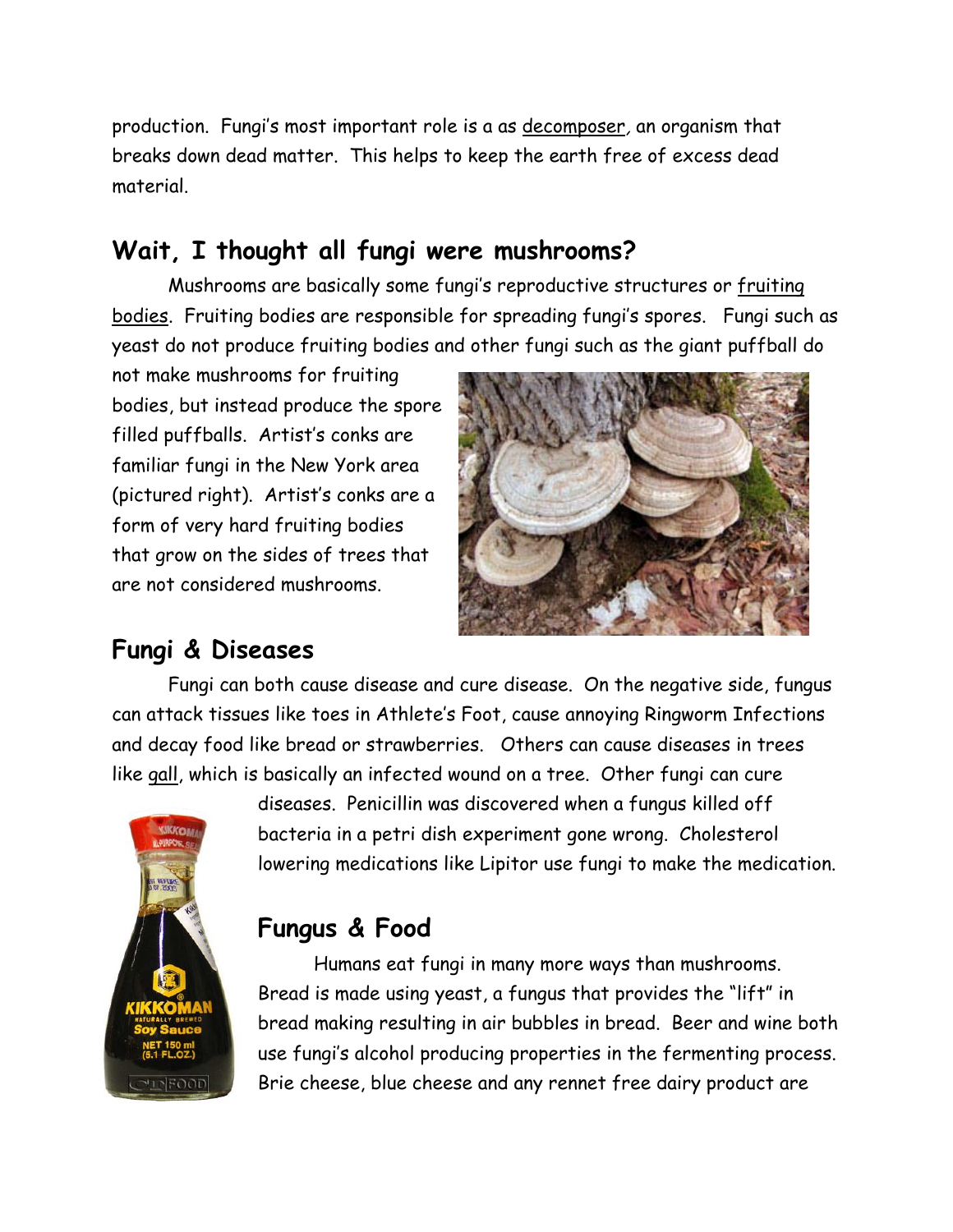made using fungi. Citric acid is made in a process using fungus. Citric acid is found in many of the foods we eat like sour candy, tomato sauce and soft drinks. Soy sauce is also made using fungi to ferment it.

## **Fun Facts:**

#### **How big can they get?**

Portobello mushrooms may be the largest fungi many people have encountered, but there are many species far larger than it. Artist conches can reach sizes as wide as a  $5<sup>th</sup>$  grader is tall. The largest known fungus in the world covers over 2,000 acres and is estimated to be over 8,500 years old! This cluster of honey mushrooms was discovered in Oregon when scientists realized every mushroom was genetically identical. It is widely considered to be the largest organism on the Earth. Some of the smallest fungi are the yeast cells that humans use as baking yeast. They are made up of microscopic, single cells.

#### **What is the most athletic fungus?**

The pilobus fungi, which is deposited in cow dung has a unique challenge. In order to reproduce, it must send its spores far enough away from the poo so that a cow will eat it. The fungi can shoot its spores up to 16 feet away!



#### **What exactly was that Quorn stuff?**



Quorn is a mycoprotein product. It is commercially available as a meat substitute and marketed as fake chicken nuggets, burgers and turkey. Mycoprotein is a fancy word for compressed fungus. Quorn is actually very nutritious and can supply much of a human's daily needs for protein. It is available at Tops and Wegman's.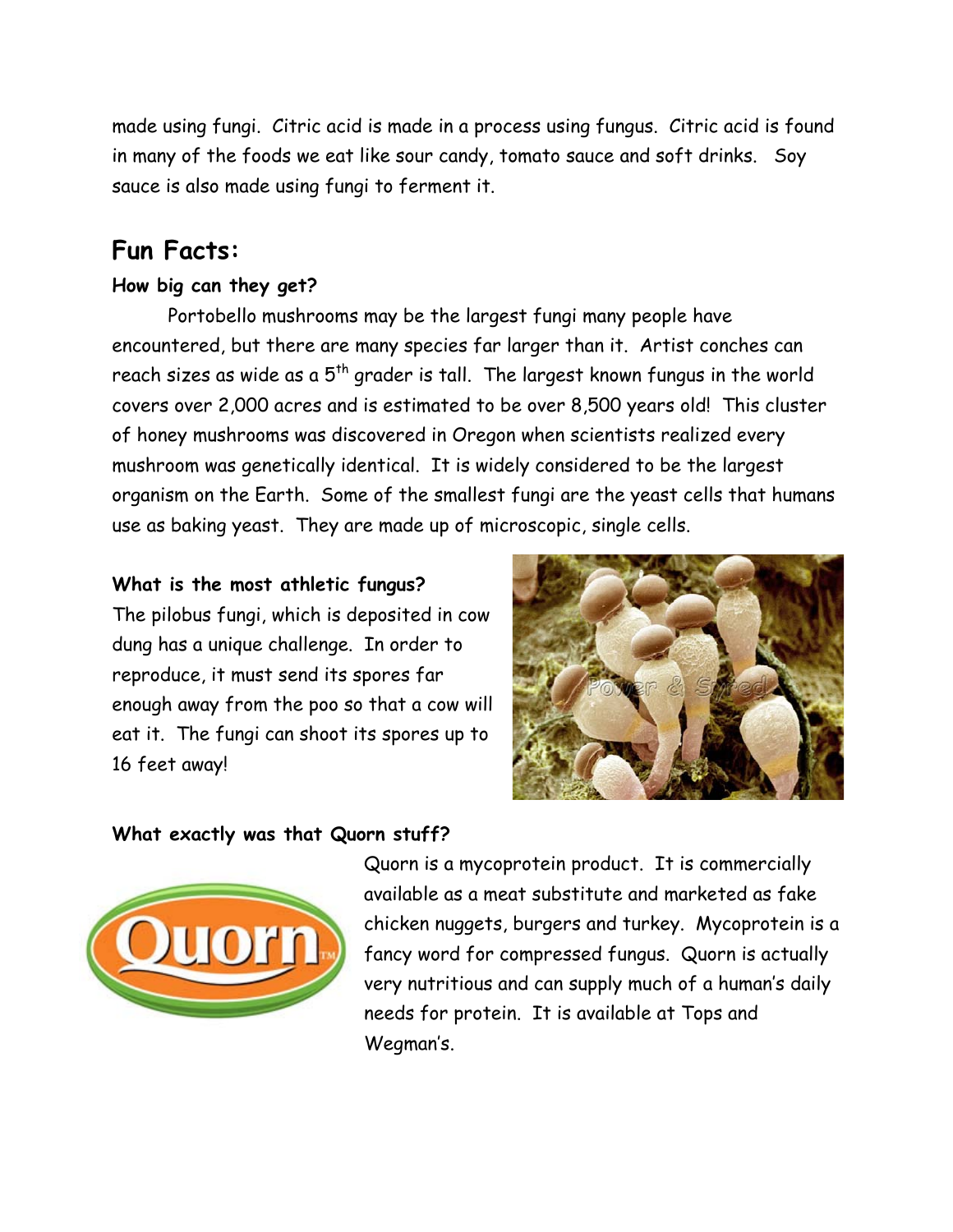## **Further Activities:**

### **Make your own spore print!**



Mushroom spores come in many different colors; it is actually a method mycologists use to differentiate mushroom species. Students can create their own spore prints using construction paper and a mushroom from the supermarket. Portabellas work nicely because of their size, but any mushroom with gills will work.

- Cut the stem off of the mushroom so that the cap is flat on the bottom.
- Place the mushroom, gill side down, on a piece of white construction paper and let it sit overnight.
- Lift the cap off of the paper gently to reveal the spore print pattern on the paper.
- The print can be preserved using spray lacquer or careful lamination.

## **Parmesan Puffballs Recipe**

Puffballs are common in yards across New York State. It is very hard to confuse a puffball with a poisonous variety so they are considered safe for amateur foraging. One thing to look out for is puffballs that have matured and are filled with black powdery spores- they are not so appetizing. The Earthball, which looks like a puffball from the outside is black in the middle and is also not something you would want to eat. Just look for large balls that are completely white on the inside.



Serves 4 as an appetizer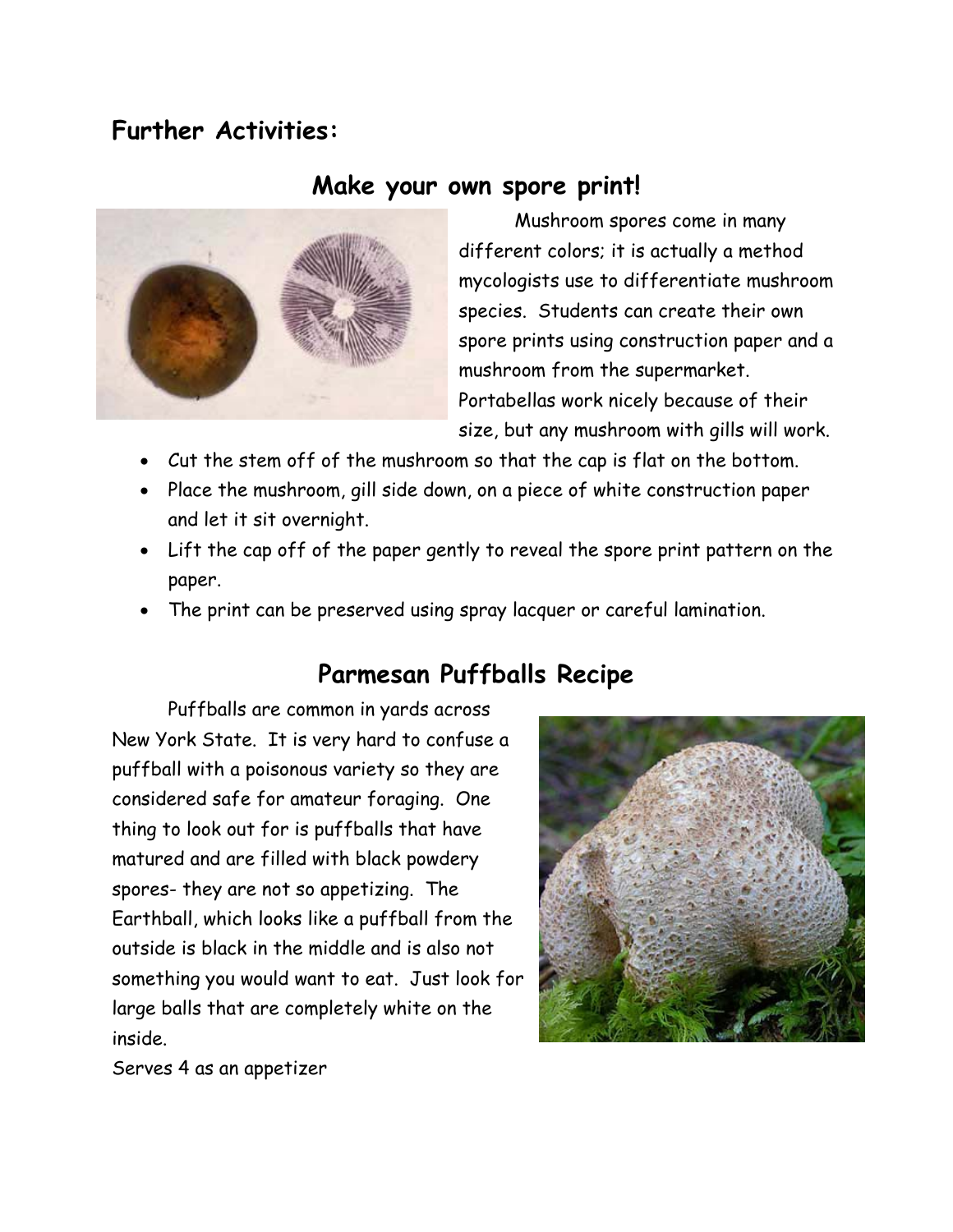Ingredients: 1 teaspoon salt 1 cup flour About 1 pound puffballs, peeled and cut into 1/2-inch slices 1 egg, slightly beaten with 2 tablespoons water 1 cup freshly grated Parmesan cheese 4 tablespoons butter or more if needed 2 tablespoons oil or more if needed

#### Procedure:

Mix the salt with the flour. Dip the mushroom slices in the flour, then in the egg, and last, in the cheese. Melt the butter and oil in a sauté pan or skillet and sauté the mushrooms slowly until golden brown. Drain on paper towels. Serve at once.

## **Additional Resources:**

The Rotten World Around Us a film by the BBC gives a fascinating introduction to the world of fungi and relates it to everyday life. It also has some incredible photography.

The University of Sidney in Australia has a great website: <http://bugs.bio.usyd.edu.au/learning/resources/Mycology/contents.shtml>It has a very application-based approach to fungi and has some pretty interesting facts.

The University of Hawaii has a nice page on fungi and food <http://www.botany.hawaii.edu/faculty/wong/bot135/lect16.htm>It has a pretty exhaustive list of the fungi we eat daily.